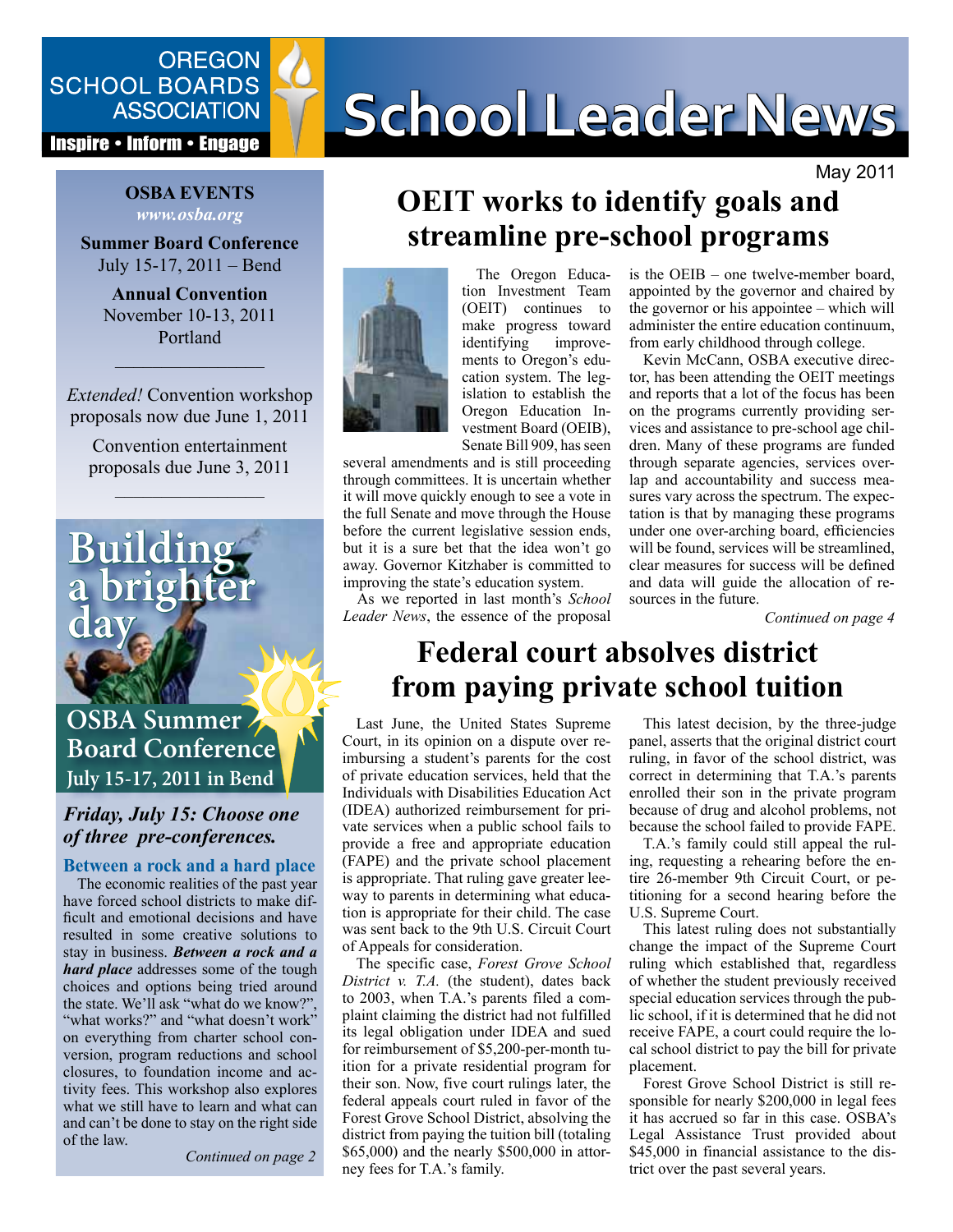#### **PRESIDENT'S POST**

#### **Education stability funds needed now**

Fifty cents a day. It's less than I pay for my satellite TV service, much less than for my internet service here on the ranch, but it could make a big difference for our schools.

Fifty cents per school day for each child in Oregon's schools would add up to \$100 million over the next two years.

For my school district, Silver Falls, that investment would provide about \$200,000, enough to fund two or three teaching positions, or two school days. Those are real benefits.

The benefits would be real for every other district, as well. For example: In Portland, the money would fund the equivalent of 41 teaching positions or two to three school days. In Roseburg, hold down class size and protect services for students. In Eugene, 16- 17 teaching positions or three school days. In Albany, six school days or a badly needed science curriculum. In Klamath Falls, four teaching positions or four school days.

The money to make these badly needed improvements is readily available. It's sitting right there in the state's Education Stability Fund. This fund was created to help stabilize education funding in times of economic crisis. Unfortunately, some legislative budget leaders have said they want to end the current session without further tapping the fund for K-12. In my view, this is shortsighted.

The need for help is real. Legislative leaders are looking at a \$5.7 billion budget for public schools in 2011-13. This figure is \$1 billion less than what is required just to maintain current programs, according to the State School Revenue Forecast Committee. Responsible legislators should be looking for responsible ways to close this gap.

As school board members, we need to let our legislators know that tapping \$100 million in ESF funds is the smart and thrifty thing to do. \$100 million will provide enough funds to save 1,500 teaching jobs or one full week of school statewide. I believe that's a good return on investment.

We need to let our legislators know that tapping the ESF is the fair thing to do. Over the past 10 years, public schools have made repeated sacrifices to protect funding for other state services. The share of the state General Fund and Lottery money spent on K-12 education has dropped from about 45 percent of the budget a decade ago to less than 39 percent today. School days, class

sizes, and vital programs have suffered. Employees have been laid off, furloughed, their pay and benefits frozen to help limit the damage.

We've done our part – again and again. It's time for the Legislature to step up and do theirs.

We also need to tell our legislators that tap-

ping the ESF will NOT limit their flexibility in other areas of the state budget. The ESF was created explicitly to help stabilize education funding in times of severe economic crisis. A withdrawal from the ESF will not affect funding for other important state programs such as human services or public safety.

As the state economist reported last week, Oregon's economic engine seems to be accelerating. It's time for the Legislature to shift its budget car into gear, and tap \$100 million in ESF funds for Oregon's public schools.

early & Coold

David Beeson, OSBA President 2011

David Beeson OSBA president members from several districts will share their experiences. While there will be some

OSBA staff and administrators and board

**Pre-conferences** – *from page 1*

discussion of the impact of staff reductions, the primary focus is on district-wide structural changes districts are making to reduce costs, where are real savings realized and how do you get staff and parent cooperation. (For additional information on layoff and recall, come to the Summer Board Conference and attend *Board Roles in Employee Termination*, Sunday morning.)

**Making Meetings Matter –** Make the most of time spent in meetings. Evaluate and improve your board meetings; learn the best practices of high-functioning school boards.

**Board secretaries' day –** Learn tips to keep boards on track, legal and responsive. Get energized for the coming year.

**Building a brighter day –** The Summer Board Conference on Saturday and Sunday features Dr. Michele Borba speaking on how to teach moral intelligence. There are also five workshop sessions with 14 topics to choose from – everything from fiscal oversight to crisis communications.

Registration and agendas for the preconferences and the two-day conference are at *[www.osba.org/SB11](http://www.osba.org/SB11)*. Pre-conference registration is separate from Summer Board Conference registration.

**KEEPING YOU IN THE LOOP**

#### **OSBA in full stride as session end nears**

Dear members,

Storm clouds are building as the Legislature nears the final month of the 2011 session. In other words, conditions are perfect for OSBA. We have more than 60 years' experience in these conditions, and we're ready for action.

First and foremost in our minds is the need to push for an additional \$100 million from the Education Stability Fund. Now is the time for members from all corners of the state to contact their legislators. Tell them how those extra funds will help your schools and your community. We have proven time and again: When members call, legislators respond.

Meanwhile, OSBA's legislative team is at the Capitol almost around the clock, working closely with key lawmakers on a wide range of issues. In addition to funding, legislators are working on charter school reform, mandate relief, special education changes, public contracting and the Governor's Education Investment Board. I'm particularly proud that our staff provided leadership to craft legislative concepts for charter school reform and



Kevin McCann OSBA executive director

mandate relief – concepts that are still in play when many others are stuck in committee.

*Continued on page 3* Our legislative team has ready access to the Ways and Means co-chairs, Education Committee chairs and leadership from the House and Senate. Key decision makers hold our staff in high esteem for their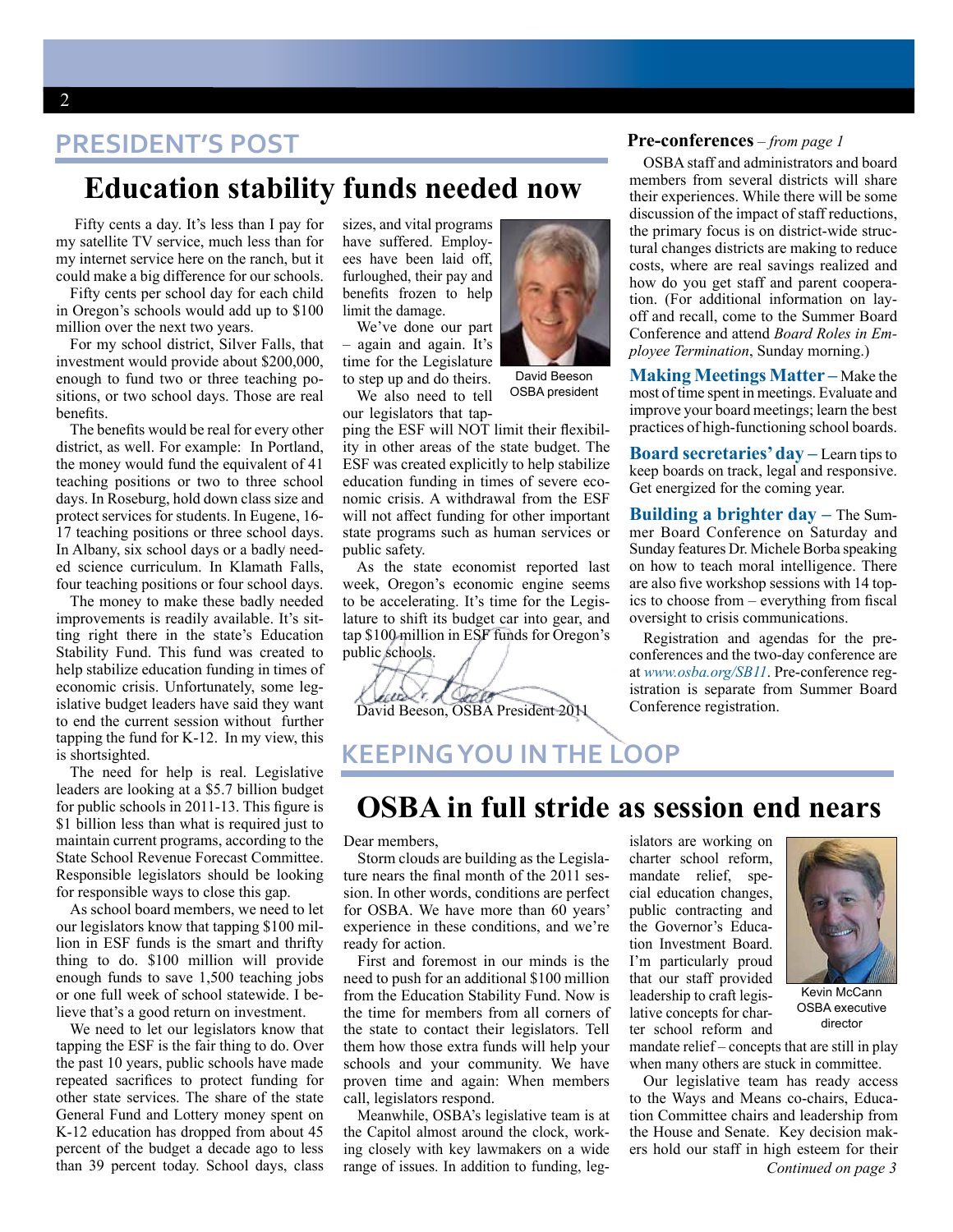depth of knowledge and integrity. Legislators regularly consult our staff to learn how bills would impact their local school districts. That kind of trust positions us to effectively advocate for what is good for students and oppose those ideas that distract your employees from the job at hand.

We put that same level of expertise at your fingertips on our website, *[www.osba.](www.osba.org) [org](www.osba.org)*. Look there for useful information about our top priority, the Education Stability Fund. If you want to follow any bills related to education, we provide daily updates on key measures and weekly *Legislative Highlights*. We also offer an extensive bill tracking system. If you haven't used these tools, we urge you to access them from the right side of our home page. And, there is a recording of the May 18 Legislative Update Webinar, if you happened to miss it.

In these difficult financial times, I believe the tension that is often present in the final weeks of a session could be intensified. Our commitment to you is that we will navigate any storms in a way that best serves our members and the children of Oregon.

Keinme

Kevin McCann, OSBA executive director

#### **Workshop submission deadline extended**

OSBA is seeking proposals for workshops to be presented November 11 or 12, at the annual convention in Portland. Proposals can be for a 30- or 75-minute format.

Please complete the workshop proposal at *[www.osba.org/ac](http://www.osba.org/ac)*. **The deadline for submissions has been extended until June 1, 2011.** Proposals can be submitted online or print out the form and mail or fax it to OSBA.

If you have questions, please contact Steve Lamb, *[slamb@osba.org](mailto:slamb@osba.org)* or Jennifer Saldivar, *[jsaldivar@osba.org](mailto:jsaldivar@osba.org)*, 503-588-2800 or 800- 578-6722.



© Oregon School Boards Association Kevin McCann, executive director **ASSOCIATION** Dori Brattain, deputy executive director, editor

Judy Bennett, graphic designer, copywriter Bill Dixon, copywriter Diane Efseaff, assistant Dan Peterson, printing manager

#### **BEST PRACTICES: Limiting liability** darth of linearized and integrity Legischinese **BEST PRACTICES:** Limiting liability

# **Partnership with SafeSchools® offers more training options, greater flexibility**



PACE – Property and Casualty Coverage for Education has signed an exclusive partnership

with SafeSchools®, a leader in providing online staff training for K-12 and community colleges nationwide. This program has a proven track record of increasing staff and student safety and reducing the severity of property and liability claims.

"We know districts and community colleges are dealing with budget cuts that are really difficult. This is something we can do to reduce losses and keep costs in check – and at the same time provide the best possible safety training," says Frank Stratton, PACE program manager.

Beginning July 1, PACE members will have free access to 14 award-winning online courses on important safety topics for schools through SafeSchools:

- *• Oregon Sexual Conduct (HB 2062)*
- *• Oregon Sexual Conduct, Parent Version*
- *• Oregon Bullying Primer*
- *• Bullying: Complete Course*
- *• Boundary Invasion*
- *• Cyberbullying*
- *• Gang Awareness and Prevention*
- *Online Safety: Threats of Violence*
- *School Violence and Weapons*
- *• Sexual Harassment Refresher*
- *• Sexual Harassment: Policy*
- *• Sexual Harassment: Staff-to-Staff*
- *• Sexual Harassment: Student Issues*
- *• Sports Supervision & Safety*
- And, coming soon, *Athletic Supervision*

### **Gallup polls student attitudes**

Could your board make better decisions if you knew what your students believed about their school and their own well-being?

Gallup has been researching and analyzing our lives for decades. Now, they are polling students on key drivers in student success. Research shows that hope, engagement and well-being are indicators of a student's grades, achievement scores, retention in school and future employment. Knowing how students feel about these aspects of their school experience should help school leaders, parents and communities drive pol-

Members who participate may also upgrade to the complete SafeSchools Course Library of 175 expert courses tailored for schools for just \$1.00 per full-time employee – a significant savings over standard rates. Additionally, community colleges get access to SafeColleges, a training program designed for colleges from Scenario Learning.

PACE has always been committed to providing training at little or no cost to members. "We decided to use our Partners in Prevention funds to benefit *all* PACE members this year, by implementing this program with SafeSchools. We can now offer even more courses, taught by some of the foremost safety experts in the country. With courses online, there is incredible flexibility for accessing, scheduling and documenting training – and that saves our members staff time and expense," says Scott Neufeld, PACE loss control manager.

The SafeSchools program is currently used in over 2,500 school districts across the country. Last year, 45 Oregon districts completed nearly 80,000 online courses. Now, those districts will save money and more districts gain access.

"PACE continues to demonstrate leadership in helping Oregon districts become safer places to learn and work. We are very proud to be working with them," said Brian Taylor, president of Scenario Learning.

For more information, contact PACE at 800-285-5461 or 503-371-8667 or contact SafeSchools at 800-434-0154. For a complete course list and more about what the partnership with SafeSchools offers PACE members, visit *[www.safeschools.com](http://www.safeschools.com)*.

icy to improve student success.

The Student Poll is tracking students in grades five through 12. The survey takes less than ten minutes and students are asked to respond to statements such as:

- I know I will graduate from this school.
- I feel safe in this school.

To find out how your school or district can participate – *for free*, you can join in a *[free one-hour webinar](http://www.gallupstudentpoll.com/121688/Online-Learning-Webinars.aspx)* on June 2, 2011, at 1 p.m. PDT, or listen to recorded webinars anytime. For more information, visit *[www.](http://www.gallupstudentpoll.com) [gallupstudentpoll.com](http://www.gallupstudentpoll.com).*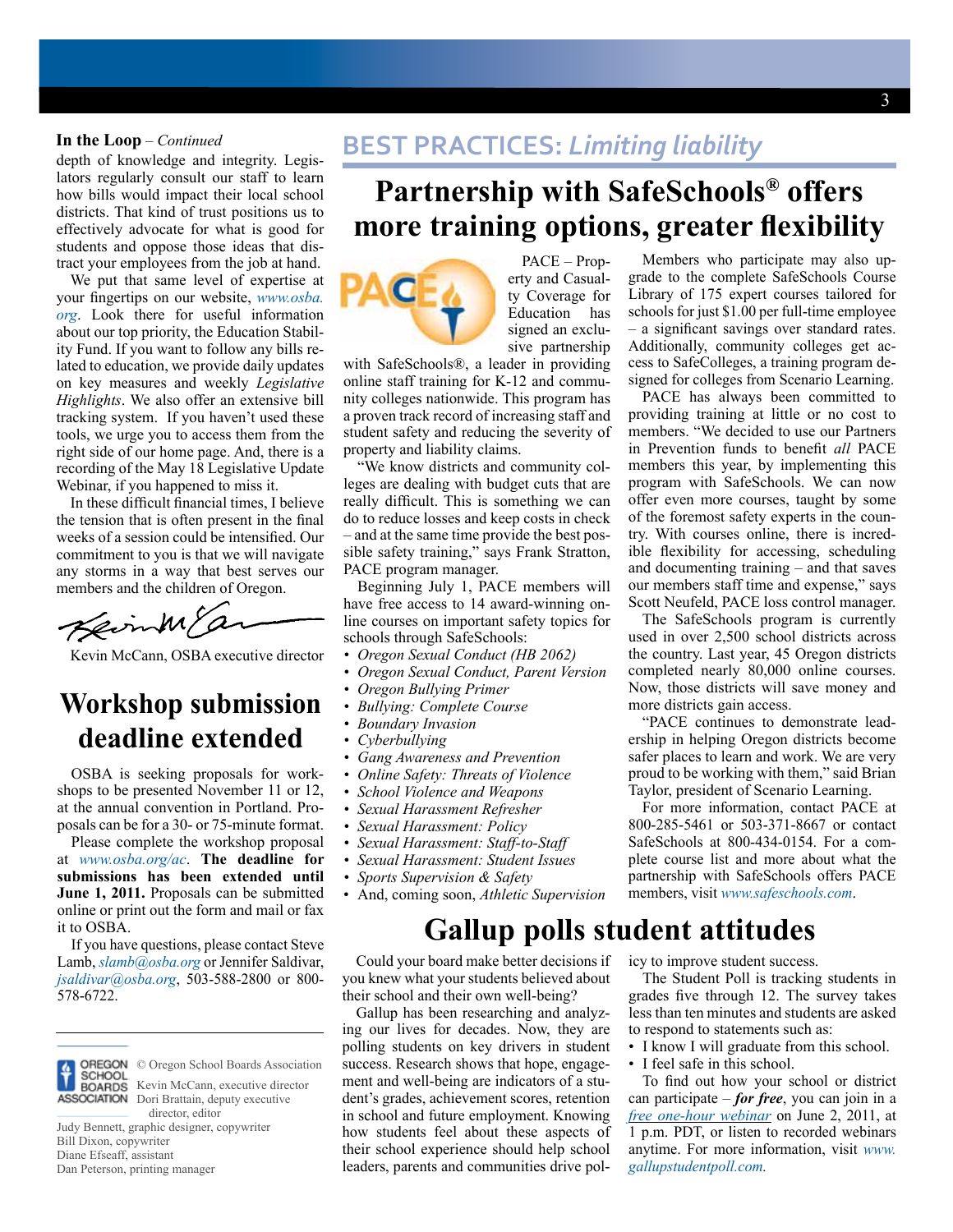#### **18 graduate advanced leadership class**



L to R: Henry Perry, Dick Morley, Adrienne Black, Rick Pardy, Linda Dugan, Nancy MacMorris-Adix, Vince Ceriello, Wylda Cafferata, Anna Tavera-Weller, Howard Wand, William Dooley, Charlene Moore, Twinkle Morton, Barbara Orre, Leah Harris, Janeen Sollman, Valerie Tewksbury and Alisa Hampton.

On May 15, 18 school board members from around the state completed *Leadership Oregon*, OSBA's advanced board leadership training course. Over the past five months, they participated in four two-day workshops in Salem to build an in-depth understanding of school leadership, advocacy, decisionmaking and oversight, school climate and community partnerships.

Congratulations to this year's graduates: **Adrienne Black**, Ridgeline Montessori Public Charter School; **Wylda Cafferata** and **Barbara Orre,** Pleasant Hill SD; **Vince Ceriello**, **Rick Pardy** and **Howard Wand**, Rogue River SD; **William Dooley**, Port Orford-Langlois SD; **Linda Dugan**, Warrenton-Hammond SD; **Alisa Hampton** and **Anna Tavera-Weller**, Forest Grove SD; **Leah Harris**, North Lake SD; **Nancy Mac-**O S B A L e a d e r s h i p O R E G O N

**Morris-Adix**, Salem-Keizer SD; **Charlene Moore**, Coos Bay SD; **Dick Morley**, North Santiam SD; **Twinkle Morton**, Fern Ridge SD; **Henry Perry**, Glendale SD/Douglas ESD; **Janeen Sollman**, Hillsboro SD; and **Valerie Tewksbury**, Reynolds SD.

"This kind of in-depth professional development required a major time commitment. It signals you are serious about learning what it takes to be outstanding leaders in your schools and communities," Kevin McCann, OSBA executive director, told the graduates. "As school board members, you each have a huge role in setting policy and making sure all students are getting a good education. It's complex and important work."

One member of the graduating class summed up the experience, "Over the past few months I've gotten to know board members from all over Oregon and OSBA staff. That provides a valuable support network. It is a tremendous benefit knowing who to go to with specific questions. And, if our district is facing a difficult is-

sue, I can reach out to other graduates for insight."

For more information on Leadership Oregon, go to *<www.osba.org/LO>* or contact Steve Lamb, *[slamb@osba.org](mailto:slamb%40osba.org?subject=)*, 503-588- 2800 or 800-578-6722.

#### **Education research gets easier to find**

The "*[What Works Clearinghouse](file:///H:/APPS/CS/Pubs-Newsletters/School%20Leader%20News/11-05/HOLD/ies.ed.gov/ncee/wwc)*" is a web-based link to results-oriented, highquality research on education interventions for K-12 students. The U.S. Department of Education Institute of Education Sciences (IES) has added a new search feature and redesigned the site to make their database much more accessible for visitors.

The "*[Find What Works](http://ies.ed.gov/ncee/wwc/reports/advancedss.aspx)*" tool allows you to sort reports on a given topic by the effectiveness of the program, grade level, student population or other defining criteria. If you

want to find research on the most effective programs for dropout prevention for high school seniors, it's here – and easy to find. Or, you can compare various programs for language development targeting non-English-speaking students – with summaries, intervention reports and technical appendices.

You will also know if a program was implemented one-on-one, in small groups or school-wide, the size of the test group and much more. Check out the site at *[http://ies.](http://ies.ed.gov/ncee/wwc/) [ed.gov/ncee/wwc/.](http://ies.ed.gov/ncee/wwc/)*

#### **OEIT** – *from page 1*

Underlying the governor's proposal is the idea that "all Oregon children must be supported to achieve key outcomes," and that measurement of these outcomes can be used to drive budget and policy decisions at the state level. The OEIT is trying to define the outcomes that serve as *evidence-based* predictors of student success. The preliminary list of outcomes for all students includes:

- Entering kindergarten with the skills to be successful.
- Reading at grade level at the end of the third grade.
- On-track for graduation in the ninth grade.
- Earning college credits in high school.
- Graduating from high school on time.
- Earning a college or career-ready diploma.
- Enrolling in post-secondary education within one year of high school graduation.
- Retention to second term  $-$  staying in a post-secondary program.
- Earning a degree or certificate of economic value.
- Employed, earning at least a living wage.

McCann stresses this is not a final list of goals, but that one step in improving the current education system is figuring out what needs to be accomplished. Then the detailed examination of the "delivery system" for education makes sense.

The real challenge, once outcomes are agreed upon, it to identify how to improve on the outcomes – and do it with the money we have. The role of schools – providing quality education, defined by community interests and state outcomes – will not change. The role of the state, specifically of the Education Investment Board if it happens, will be to drive improvement based upon Oregon's goals for student success and hold the state and schools accountable.

#### **New model student/ staff handbooks**

The 2011-12 *Model Key Dates Calendar*, the *Model Student Handbook* and the *Model Staff Handbook* are available now to help your district stay on track with board and administrative activities and comply with the most recent changes to Oregon law.

These essential tools can be purchased individually or bundled together to save money. Each product comes on disk in digital format, allowing you to customize it to meet your district's needs. Order at *[www.](www.osba.org/pubs) [osba.org/pubs](www.osba.org/pubs)* or contact Jennifer Saldivar, *[jsaldivar@osba.org](mailto:jsaldivar%40osba.org?subject=),* 503-588-2800 or 800- 578-6722.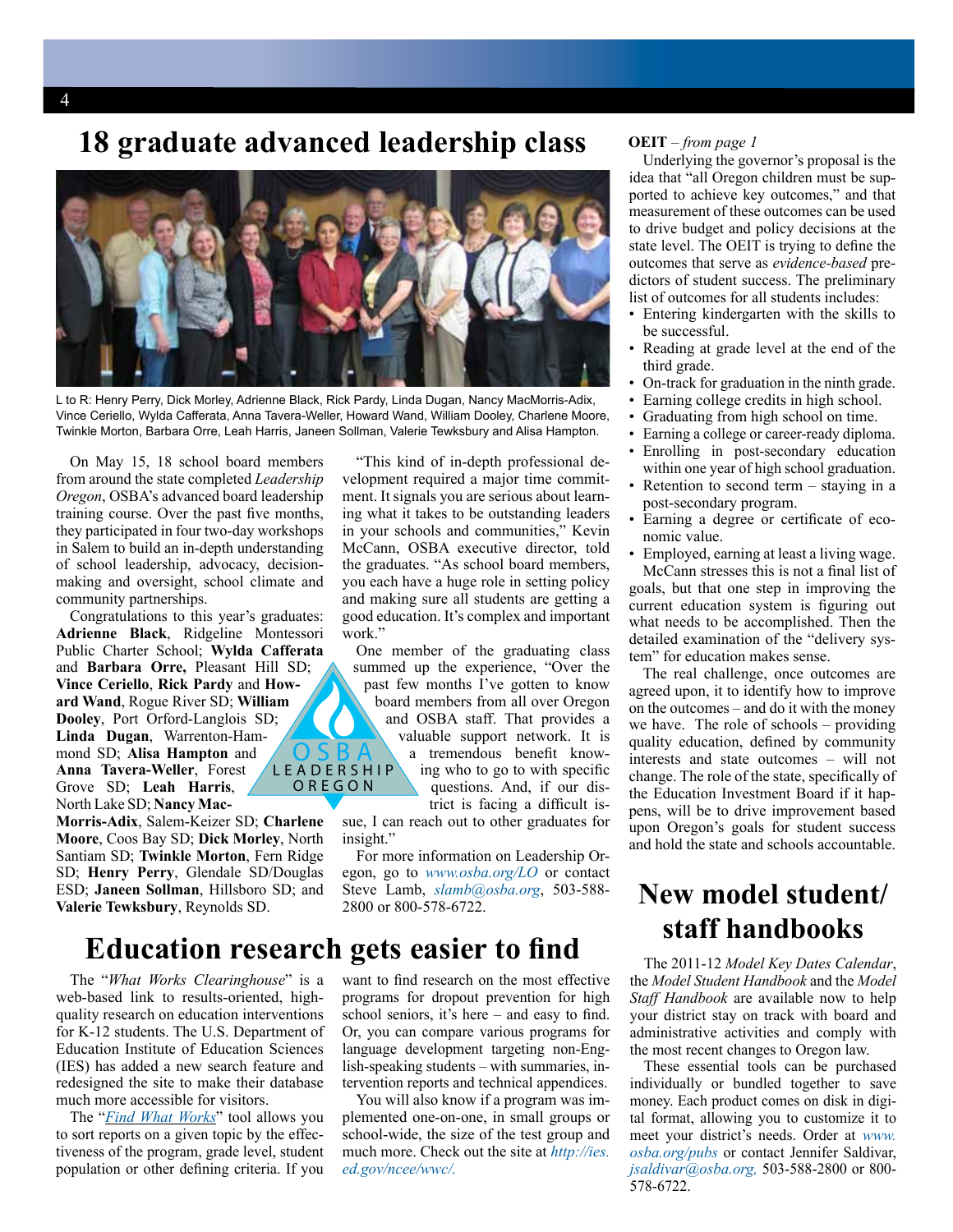### **Protect your good name**

As individuals and as elected officials, there are things you should do to make certain your actions are above reproach. Your reputation for fairness and honesty probably had a great deal to do with your getting elected to the board. To be sure that your good name remains intact, pay attention to the five areas where board members are most likely to put their reputations at risk:

- Violating public meetings law.
- Violating travel expense policies.
- **Providing or influencing jobs for rela**tives.
- Holding financial interest in district contracts.
- Neglecting to ensure that adequate records and minutes of meetings are kept and open for public inspection.

OSBA publishes *[Public Meetings](http://www.osba.org/Services/Publications/PIDPUBMTG-M.aspx)  [Law, Board Meetings and Executive](http://www.osba.org/Services/Publications/PIDPUBMTG-M.aspx)  [Sessions](http://www.osba.org/Services/Publications/PIDPUBMTG-M.aspx),* available at *www.osba.org/ pubs*. For more information on Oregon Ethics Law and how it applies to board members, OSBA has compiled a series of frequently asked questions you can find online, *www.osba.org/EthicsFAQ*.

OSBA also offers online courses on *[Ethics](http://www.osba.org/Services/Publications/OLC-ETHICBD7.aspx)* and *[Public Meetings](http://www.osba.org/Services/Publications/OLC-PUBMTG.aspx)*. These courses each take less than an hour and cost \$45 for a single participant, \$135 for a board of five or \$185 for a seven-person board. Find information on Online Learning Center courses at *[www.osba.](www.osba.org/pubs) [org/pubs](www.osba.org/pubs)*.

# **Crisis: Preparing, responding, recovering**

**Prevention** (also referred to as mitigation or intervention) is the first of the four cycles of crisis planning identified by the U.S. Department of Education. Schools are encouraged to consider the full range of what can be done to avoid a crisis. Think about how to decrease the potential need for a response in addition to thinking about how to deal with a situation once it occurs.

**Preparedness** is the second cycle of crisis planning and should ensure that all response and recovery needs will be met and resources are effectively deployed. When a crisis strikes it is typical to have to attend to immediate and multiple demands that are outside of normal routines. This can be overwhelming. Being prepared requires having specific response plans that clearly define roles and responsibilities.

Good crisis management preparation includes partnerships with public safety agencies, including law enforcement, fire, public and mental health and emergency services. Establishing personal relationships with key people in local response organizations can be important to smooth oversight, management and communication in crucial situations.

The third cycle, **Response**, requires quick assessment and decisions on the most appropriate response. Evacuation, lockdown or shelter-in-place are immediate responses depending on the incident. Contacting emergency responders, first aid, triage, deploying a crisis team and preparing communications are critical action steps in an effective response. This requires having a plan, knowing who is responsible for

# **TANPool rate lowest in 20 years**

OSBA's TANPool program recently sold \$8,055,000 of tax anticipation notes and is set to close June 1. Districts were able to secure a rate of 0.42 percent, the lowest in the 20-year history of the program. "The combination of achieving the highest short-term credit rating from Standard & Poor's and a very favorable market helped the participants borrow at the lowest rate ever," said Carol Samuels, senior vice president at Seattle-Northwest, the program underwriter.

TANPool is OSBA's short-term borrowing program. It allows school districts, education service districts and community colleges to pool with other schools to minimize the issuance costs of loans and gain access to the bond market at competitive interest rates. Districts projecting a cash flow shortfall in the upcoming fiscal year are able to participate in the TANPool program.

"This program saves a lot of heartache and money for districts who would otherwise be borrowing money with higher rates and fees. If there is enough demand, we will sometimes issue multiple notes during the year. If your district needs help, contact our office," said Josie Hummert, OSBA enhancement services specialist.

More information is at *[www.osba.org/](http://www.osba.org/tanpool) [tanpool.](http://www.osba.org/tanpool)* If your district is projecting a cash flow shortfall for the next fiscal year, contact Carol Samuels, *[csamuels@snwsc.com](mailto:csamuels%40snwsc.com?subject=),* or Josie Hummert, *[jhummert@osba.org](mailto:jhummert%40osba.org?subject=)*.

decisions and having an integrated organizational structure that can respond to the demands of complex or multiple incidents.

The last step is **Recovery**. The goal is to return to normal as quickly as possible, but in that process, it is important to focus on the needs of students and staff and provide a caring and supportive school environment. Reactions to crisis are both immediate and long-term and may be observed months or even years after a stressful event.

And always, take time to evaluate and debrief after an incident. Look for ways to improve, update or revise plans. If teamwork fell apart, maybe drills and rehearsals would improve response in the future.

Luckily, true crises are often few and far between, but that can also mean people forget and relax – and lose some of the skills critical for dealing with difficult situations.

OSBA's *[Emergency Response Quick-](http://www.osba.org/Services/Publications/PIDEMRESP-N.aspx)[Step Reference](http://www.osba.org/Services/Publications/PIDEMRESP-N.aspx)* provides an easy-to-use format to help districts and schools build their own crisis plan. Find it at *[www.osba.org/](www.osba.org/pubs) [pubs](www.osba.org/pubs)*.

#### **May 17 election: the vote is in**

Election results for schools were mixed across the state  $-$  in all, 5 of 13 school bonds passed (one is still undecided), while only one (Portland) out of 10 local option levies passed. Obviously, getting people to agree to a tax increase in the present economic situation is a tough sell.

Portland had two very well publicized elections. The local option, which passed, will fund school operations for the next five years and preserves 200 jobs in schools. Portland's bond (the largest ever sought in Oregon), to rebuild eight schools and update the rest, failed. The defeat goes against Portland's history of overwhelming approval for school money measures. (63 percent of voters approved the last localoption levy in 2006). Portland plans to rework the proposal and try again.

Eugene also had a split decision, the bond measure passed, but another measure to impose a temporary personal income tax to support Eugene and Bethel schools failed.

In Newberg, Lincoln County, Bandon and Tigard-Tualatin school bonds passed. In Parkrose, the vote is still too close to call and will likely trigger a recount.